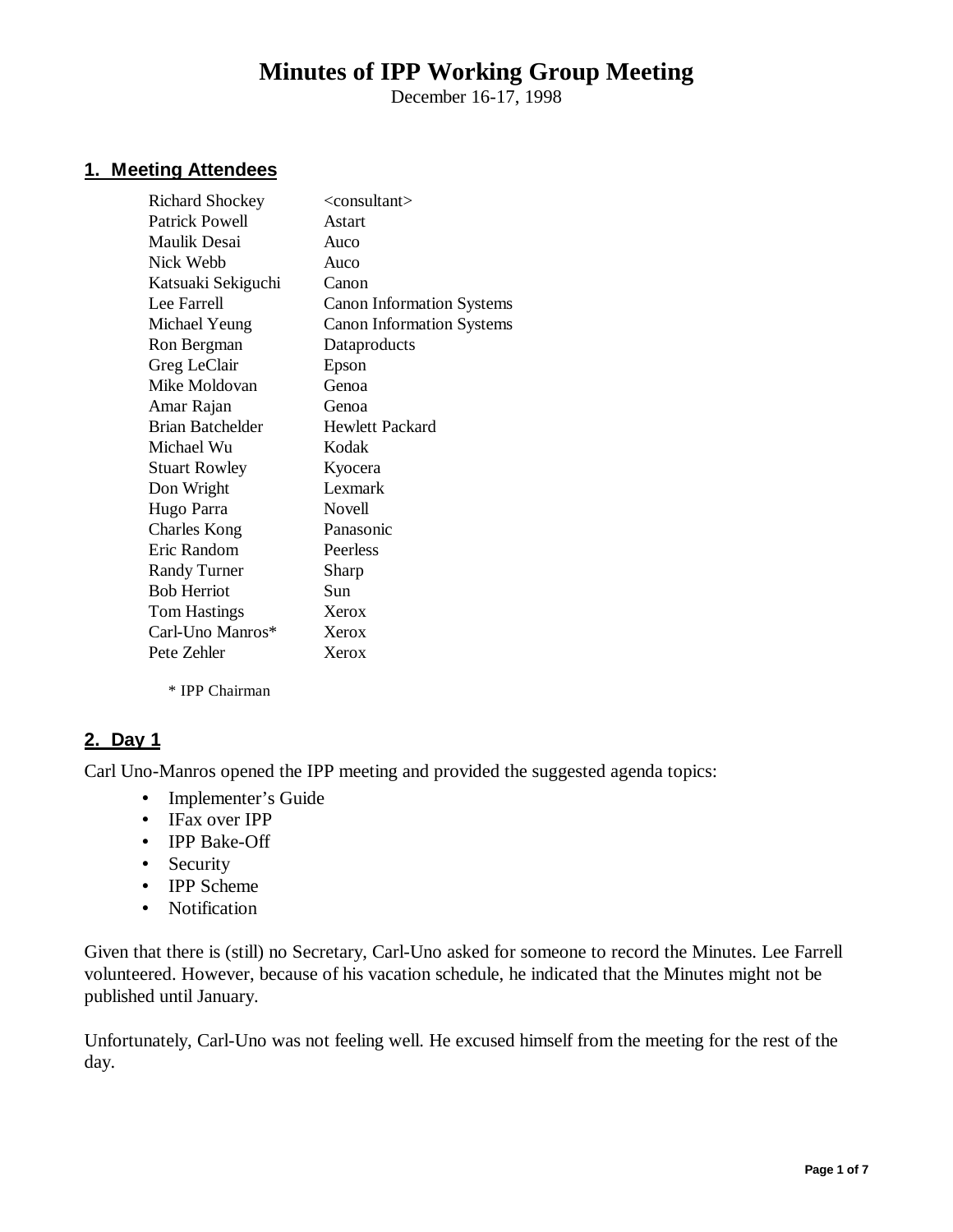#### **2.1 Review Implementer's Guide**

Tom Hastings distributed the latest update to the Implementer's Guide. (This document is available at: "ftp://ftp.pwg.org/pub/pwg/ipp/proposed-clarifications/ipp-implementers-guide-981206-rev.pdf".)

Tom led a review of the changes to the document. He explained the contents of Table 1, Summary of Operation Attributes. He pointed out that the words "Optional" and "Required" need to be qualified whether they apply to the Client or Server, for sending or support.

Tom then read many of the changes and additions within the document to the rest of the group. However, there were very few comments or discussions.

Line 1052, Section 2.3.1.1 – There was some discussion on the use and support of UTF-8. Evidently there is still some debate about the amount of effort involved in actually supporting the character set. Tom volunteered to raise the issue on the reflector for further discussion.

Line 1098 – The document should clarify what is meant by "closest version." Specifically, a more detailed description of the version negotiation process should be included.

Line 1286, Section 2.6.1 – It was suggested that the document should recommend implementations that support UTF-8 to also advertise that they support US-ASCII.

Line 1511 – Change the text to say, "A server is not required to send a response until after it has received the client's entire request. (Hence, a client must not expect a response until after it has sent the entire request.) However, we recommend that the server return a response as soon as possible."

# **2.2 Attribute Extensions**

Tom Hastings distributed three documents that describe additional extensions for the "finishings", "output-bin", "pages-per-minute", and "pages-per-minute-color" attributes. These documents are available at:

- ftp://ftp.pwg.org/pub/pwg/ipp/proposed-registrations/attribute-values/ipp-finishings-attr-vals-981214.pdf
- ftp://ftp.pwg.org/pub/pwg/ipp/proposed-registrations/attributes/ipp-output-bin-attr-981214.pdf
- ftp://ftp.pwg.org/pub/pwg/ipp/proposed-registrations/attributes/ipp-pages-per-minute-attr-981214.pdf

It is expected that each of these documents will be published and placed on Last Call after the editing changes identified below are completed.

# **2.2.1 Finishings**

Tom explained that the 'finishings' document provides additional enum values for the attribute. The values are based on a coordinate system for the placement of finishing operations with respect to the corners and edges of a document. The coordinate system used is based on the ISO DPA standard, and is consistent with the Finisher MIB.

It was decided to re-consider the details of the 'saddle-stitch-single', 'saddle-stitch-dual', 'fold' and 'trim' values. These four values will be removed until further discussion on their usage reaches agreement.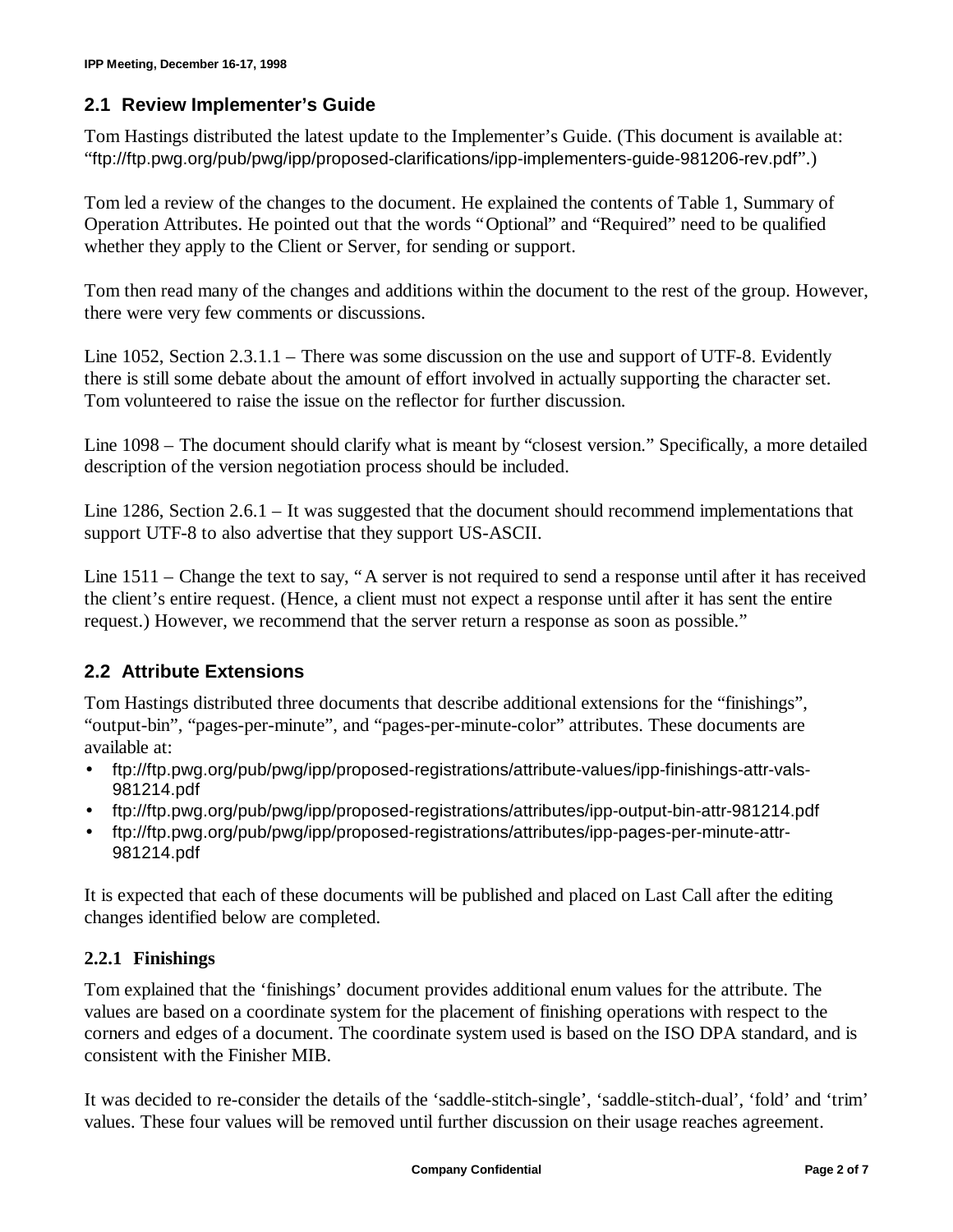#### **2.2.2 Output-bin**

This attribute permits the client to specify into which output bin a job is to be placed. Hugo Parra pointed out that if a printer has four bins, the idea of a "middle bin" might not be clear. Tom agreed that some values might not be meaningful for all printers. He explained that devices do not need to support all values.

Bob Herriot noted that the value of 'private' requires a late binding, and it is very different from all the other values in its associated support and validation. He suggested that we should remove it unless there is a strong reason for including it. No one was aware of an implementation that used the 'private' value so the group decided to remove it.

Bob also requested that the document should include a better explanation to distinguish the meanings of *stacker* and *mailbox*.

#### **2.2.3 Pages-per-minute and Pages-per-minute-color**

These attributes permit the client to determine the nominal speed for black/white and color printing. The group decided that the minimum values should be 1, not 0.

# **2.3 Collection Attribute Syntax**

Tom Hastings distributed a document describing a "collection." (This document is available at: "ftp://ftp.pwg.org/pub/pwg/ipp/new\_COL/ipp-collection-attr-syntax-981215.pdf".) He led a review of the document, which proposes a definition of an optional attribute syntax for a set of unordered member attributes.

Tom reviewed the examples of collection usage in Appendix A. Don Wright suggested that throughout Section 2, the text that refers to 'xxx' and 'yyy' should be modified to include specific examples— to better illustrate the point being made.

Randy Turner asked if this document is considered for IPP v1.0 or "IPP-NV". Tom and Bob suggested that it would be submitted as an option for IPP v1.0, but should be considered for inclusion in IPP-NV. Randy suggested that the proposal should *only* be considered for IPP-NV. He is aware of other activities in the IETF (e.g. CONNEG) that might be very useful for achieving similar capabilities related to the collection proposal.

It was suggested that the proposal document should be forwarded to Graham Klyne of the CONNEG WG for his review. He is currently involved in defining a "feature algebra" for manipulating aggregations of feature sets.

# **2.4 Security**

According to Carl-Uno, the individual responsible for TLS is now considering the use of HTTP-S. Carl-Uno suggested that we could develop an IPP-S security approach that would be easily mapped to the HTTP-S scheme. It was noted that the IESG has previously indicated that HTTP-S is not a good method. However, there is some belief that the Security WG might now be allowed to do so. (As usual, it is very difficult to predict what the IESG will decide.)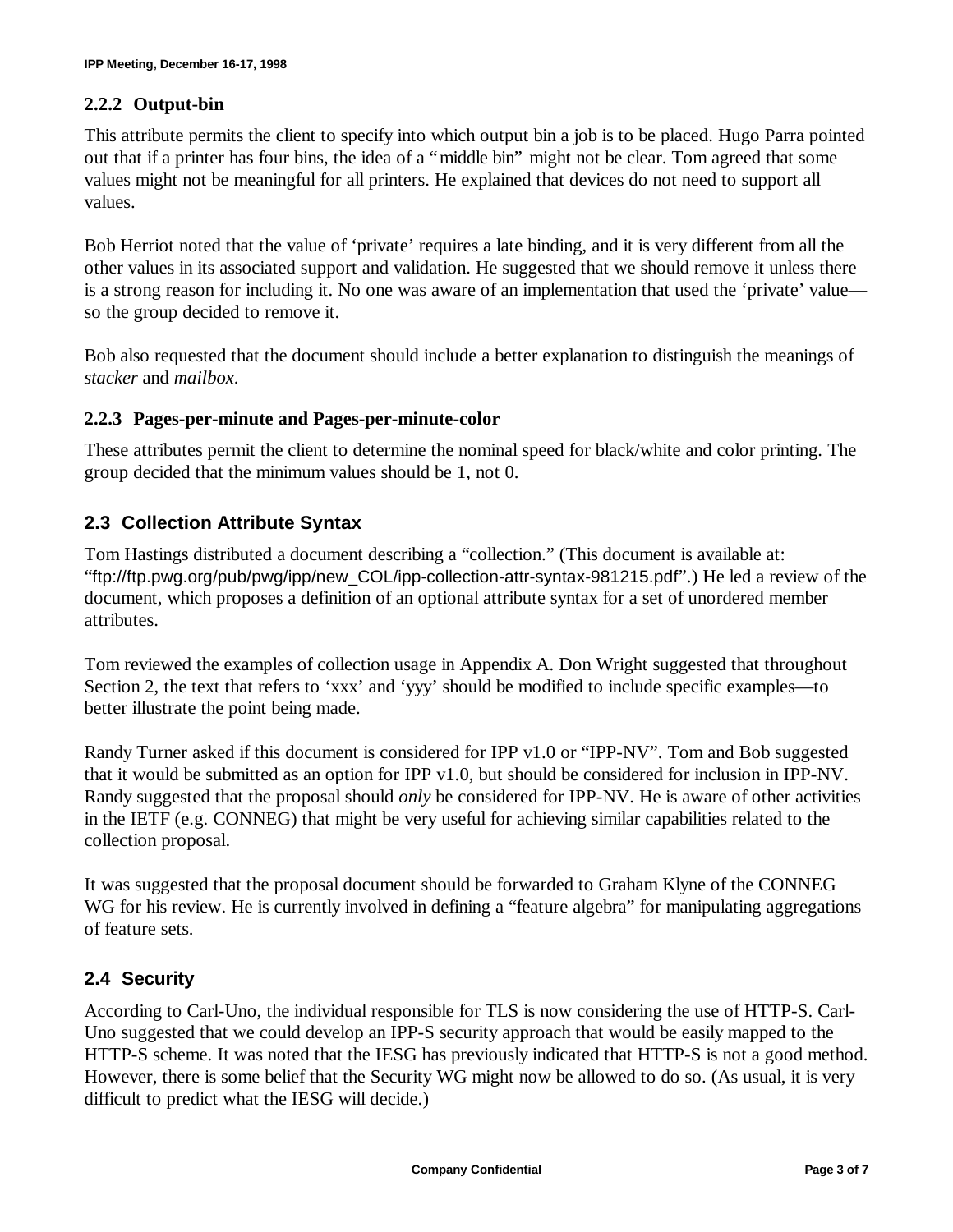Carl-Uno suggested that we should develop a separate document on IPP security. He is anxious for someone to volunteer as an Editor. He thinks that the IPP group could work on IPP-S development in parallel with the Security group activity— rather than waiting for the IESG to decide on HTTP-S.

Randy Turner listed several possible security alternatives for consideration:

- 1. SASL Profile
- 2. HTTP "Upgrade:" header (e.g. "Upgrade: TLS/1.0")
- 3. IPP Scheme ("ipp://printer.com/security=TLS/")
- 4. https: (will support TLS/1.0)
	- (e.g. "http://ipp.com/queue1" gets redirected to "https://ipp.com/queue1/print")
- 5. Deriving security options via SLP/LDAP
- 6. ipps://printer.com/

Randy believes that we will have trouble getting alternative 6 accepted within the IETF. Randy recommends that we should adopt alternative 2 and 3 (without the security parameter.) It was also suggested that alternative 4 should be used— to minimize risk of acceptance.

The group pressured Randy into volunteering to write up a proposal for dealing with the security issues for IPP.

# **2.5 IPP Scheme**

There was no discussion on this topic.

# **3. Day 2**

# **3.1 The Use of IPP as a Facsimile Service – IFax Over IPP (IFX)**

Richard Shockey presented some slides that explained the concept of using IPP as an Internet Fax (IFax) service. These were the same slides that he presented at the IETF Plenary session to both the IPP and IFax WGs.

At a high level of abstraction, one could say that Fax is similar to remote printing. According to Richard, IPP meets the test of a facsimile service. (Refer to the IFax Goals document: draft-ietf-fax-goals-xx.txt.)

- Creation PDL stream
- Addressing URL
- Negotiation Get IPP printer values
- Transmission HTTP/1.1 POST + poll IPP job status
- Security HTTP Digest Auth SSL3

Richard noted that ITU T.38 is the only other real competition to IPP. He believes that there is a reasonable chance of IPP being adopted as an ITU standard. (At the IETF session, Herman Silbiger, ITU Chairman for Fax activity, seemed willing to consider this possibility.) However, IPP would first need to be an IETF Standard before it could be referenced by the ITU.

There was an exchange of opinions on the likelihood of whether a separate port assignment would be necessary for this service. Richard believes that it won't be necessary. Most people agree that it would be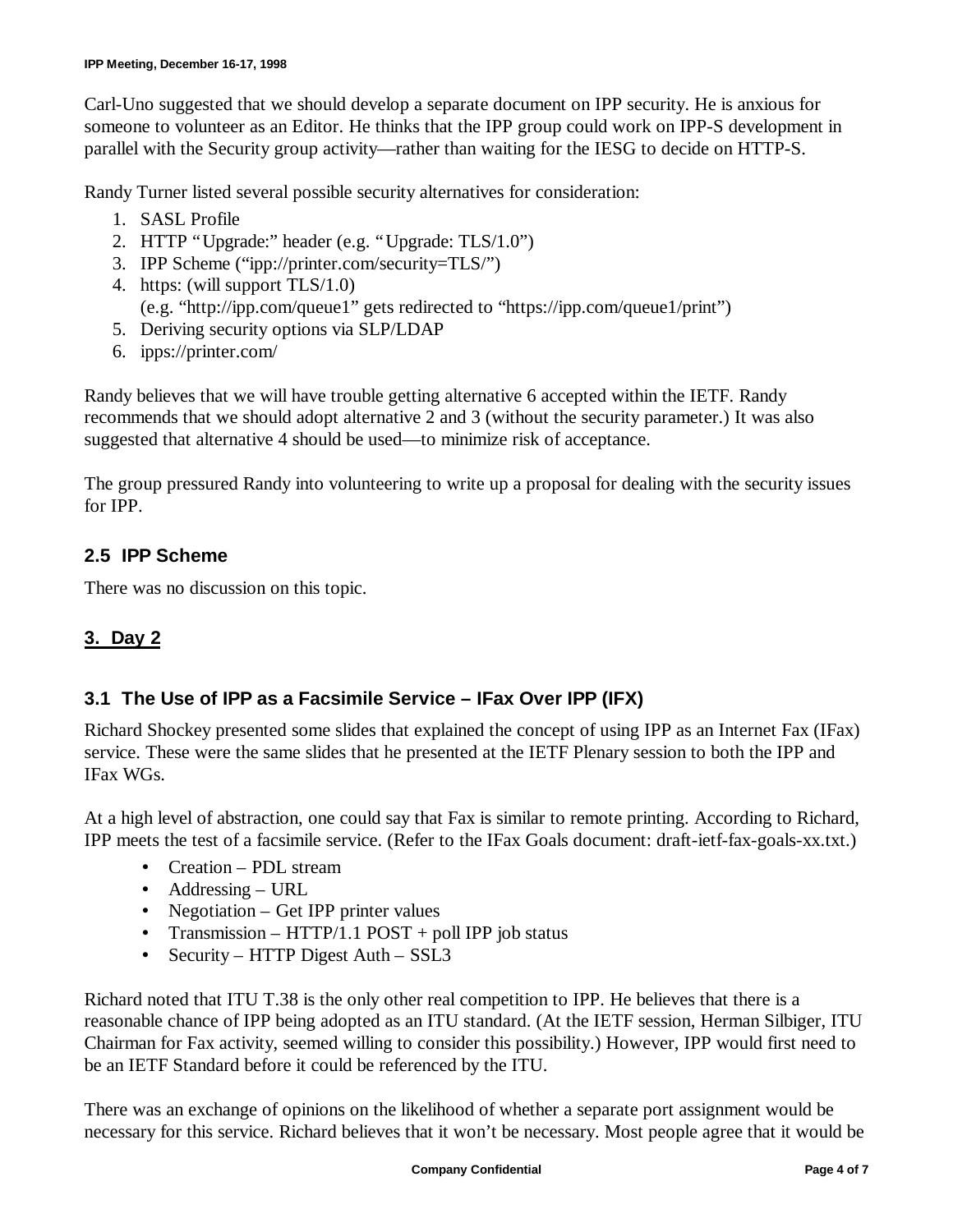preferable to use the same port as IPP. However, several individuals pointed out that Keith Moore— and the IESG— has surprised us in the past with his opinions regarding port separation.

The group agreed on the following recommendations for IFX action items:

- Document goals and requirements baseline with scenarios
- Document IPP client/server behavior
- Document IPP to IFax/Fax new attributes and mappings
- Investigate which portions of RFC 2301 (TIFF-FX), "Profile S", should be used as minimum requirements for a "least common capability"
- Continue work on IPP Enhanced Notifications— output/redirection
- Recruit IFax WG members
- Develop an IFX WG Charter

Richard noted that there was much interest in the IFX concept at the IETF Plenary. Keith Moore (IETF Area Director) suggested that a separate IETF Working Group should be established for this effort. Toward that goal, Richard distributed a proposed Charter for a new WG. The proposed focus of the group would be to define necessary extensions to the IPP specification to provide conformance with the legal and general practice of Fax.

During the review of the proposed Charter, Richard stressed that the IFX WG would not propose any *major* revisions to the IPP specification, and *no* revisions to the IFax specifications.

Richard indicated that he would like to get consensus on the Charter as soon as possible. He will post the draft to the IPP reflector for final comments. He will then take it to the IFax WG for their review and acceptance. Hopefully, a draft Charter can be submitted to the IETF well in advance of the next Plenary Session— and a BOF meeting can be scheduled. It is Richard's plan to get as much of the WG Documents written and agreed to before the BOF.

It was suggested that the set of IFX document deliverables should be changed to:

- Goals and Requirements
- IPP to IPP Behavior
- IPP to Gateway

Richard volunteered to be the Chairman of an IFX WG. No one else objected. He also volunteered to work on the Goals and Requirements document, but he needs other people to work on the other documents.

#### **3.2 IPP Bake-Off**

Pete Zehler announced that Novell will be hosting the next IPP interoperability test "Bake-off" on March 9-12 in Orem, Utah. March 9 will mainly be used for setting up equipment. Part of March 12 will be used for "tear-down."

Fifteen companies have already shown interest in attending: Apple, Auco, Axis, Canon, Extended Systems, i-data, IBM, JCI, Lexmark, Microsoft, Novell, Ricoh, Sun, and Tektronix. Pete will distribute the list on the reflector.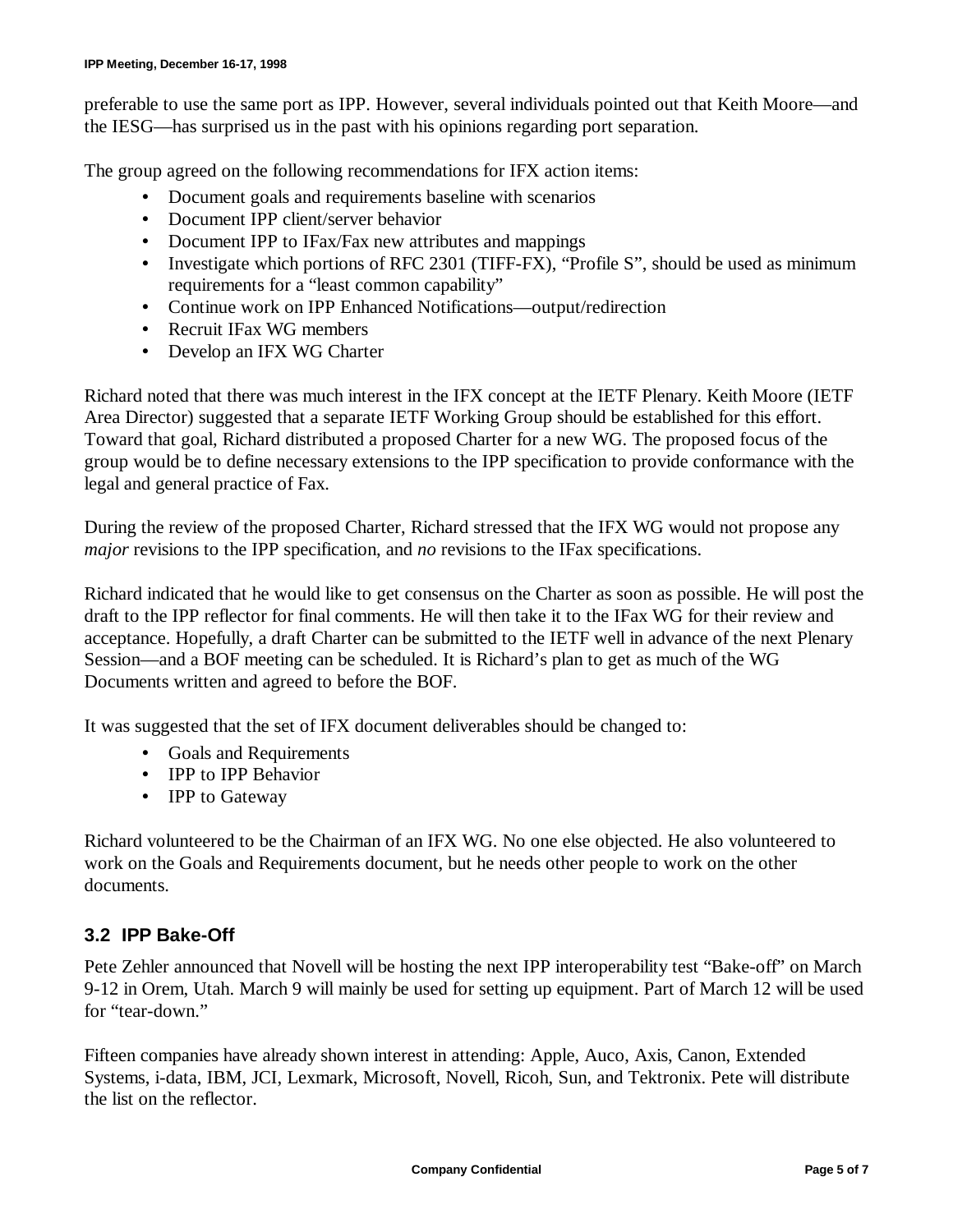Pete says that he will issue the test plan document by mid-January.

The group identified some equipment needs for the Bake-off:

- DHCP server
- FTP server
- 3 drops/org (10baseT)
- HTTP proxy (Netscape is freely available for 30 day evaluation)
- get space requirements for printers/laptops
- Internet connect (CA)

Pete identified some items for (potential) inclusion in the Test Plan:

- Matrix
	- \* URL
	- \* enet  $@$ <br>\* securit
	- security
	- \* designator
- Simple print job
- Test plan procedure
- Send document/create job
- Print by reference
- Security –communication, interact (basic, digest, SSL3)
- Get Attributes/document format
- Chunking (both on request and response)
- HTTP version compatibility
- Test hold/release further (operator)
- Charset/language/natural language override
- IPP scheme (?)
- Spooler/non-spooler (main test)
- Redirect
- Other client tests

Do we want to rank the above items for priority? Pete will distribute the above list on the reflector and request feedback by the individual companies. He will then compile the results to generate a weighted average on the priorities.

# **3.3 Notifications**

Tom Hastings distributed the latest update of a document on IPP Event Notifications and led a review of its contents. (This document is available at: "ftp://ftp.pwg.org/pub/pwg/ipp/new\_NOT/ipp-notificationsvery-short-981210.pdf".)

The document describes an extension to the IPP v1.0 model that allows end users to subscribe to printing-related events as part of job submission. Tom explained that the proposed events are classified as either Job events or Device events. An event subscription identifies both the event(s) of interest and the delivery method(s) and address(es) to use in sending the event notification report. There are two basic types of event reports— human consumable and machine consumable.